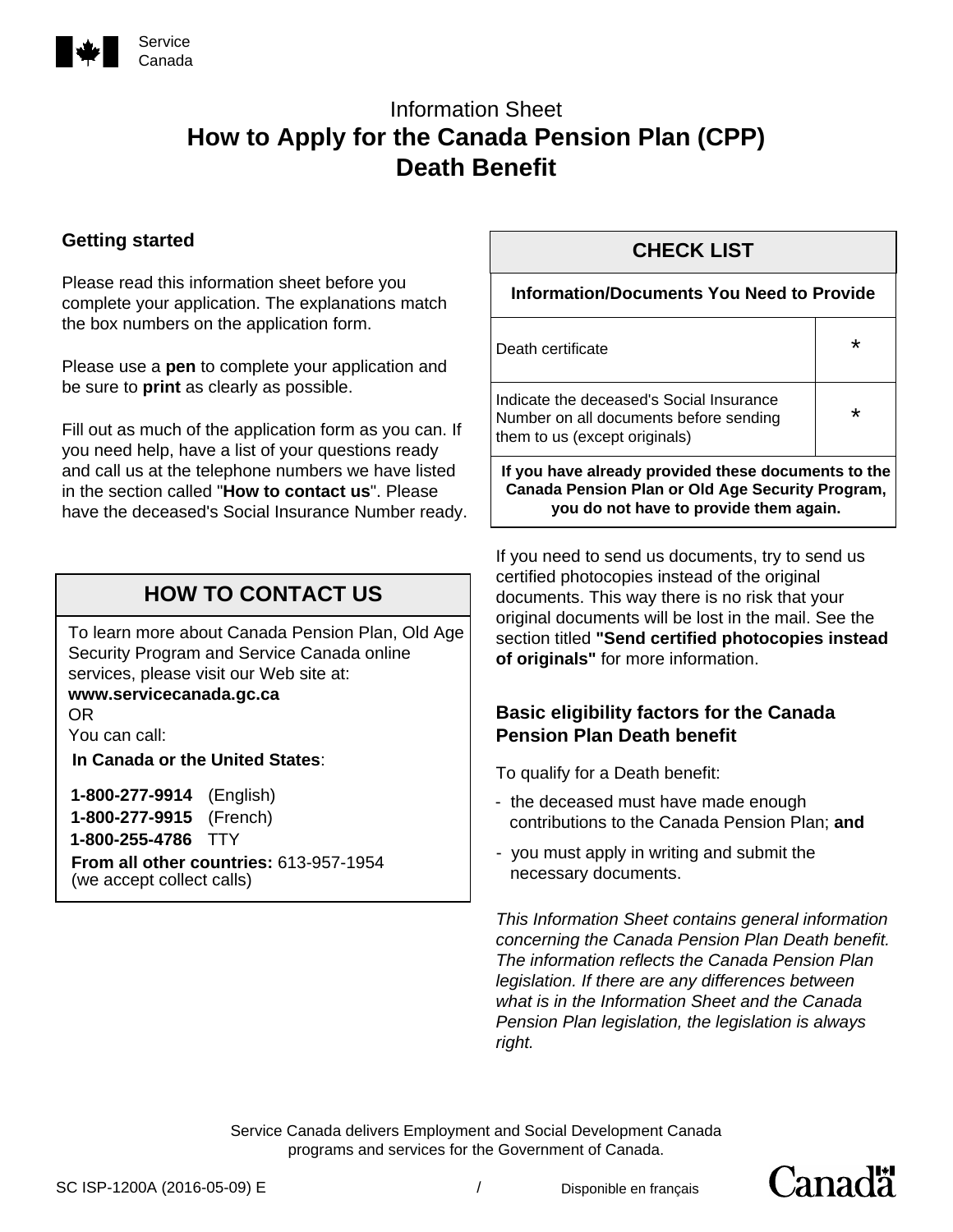### **Who should apply for the Canada Pension Plan Death benefit?**

The CPP Death benefit is a one-time, lump-sum payment made to the estate of the deceased contributor.

**If there is a will**, the executor named in the will to administer the estate must apply for the Death Benefit within 60 days of the date of death.

**If there is no will**, or if the executor did not apply for the death benefit within 60 days of the date of death, one of the following persons should apply. Payment of the death benefit will be made in the following order of priority, upon application, to:

- the Administrator appointed by the Court; **or**
- the person or institution who has paid, **or** who is responsible for the payment of the deceased's funeral expenses; **or**
- the surviving spouse or common-law partner of the deceased; **or**
- the next-of-kin of the deceased.

#### **Did the deceased contribute to the Quebec Pension Plan (Régime de rentes du Québec)?**

A person may contribute to both the Canada Pension Plan and Quebec Pension Plan. The contributions made under both plans are combined when a benefit entitlement is calculated. If the deceased spouse or common-law partner only contributed to the Quebec Pension Plan, or if he/she contributed to both plans and resided in Quebec, or the last province of residence in Canada was Quebec at the time of death, you should contact:

> **Québec Pension Plan (QPP)**  Retraite Québec Case postale 5200 Québec (Québec) G1K 7S9

#### **Please send a certified photocopy instead of the original document**

When you send us documents, we suggest you send **certified photocopies** rather than the original documents, if possible. This will ensure the original documents stay with you in case you need them for other purposes. If you must send your original documents, we suggest you send them by registered mail. We will return all the original documents to you.

#### **Photocopy of an original document**

We can only accept a photocopy of an original document if it is readable and if you have someone certify that it is a true copy of the original. If you bring your original documents to any Service Canada Centre, our staff will photocopy the documents and certify them for free. If you cannot visit a Service Canada Centre, you can ask a member of one of the following professions to certify your photocopy:

- Accountant
- Chief of First Nations Band
- Commissioner for Oaths
- Employee of a Service Canada Centre acting in an official capacity
- Funeral Director
- Justice of the Peace
- Lawyer, Magistrate, Notary
- Manager of Financial Institution
- Medical and Health Practitioners: Chiropractor, Dentist, Doctor, Naturopathic Doctor, Nurse Practitioner, Ophthalmologist, Optometrist, Pharmacist,Psychologist, Registered Nurse
- Member of Parliament or their staff
- Member of Provincial Legislature or their staff
- Minister of Religion
- Municipal Clerk
- Official of a federal or provincial government department, or one of its agencies
- Official of an Embassy, Consulate or High **Commission**
- Official of a country with which Canada has a reciprocal Social Security Agreement
- Police Officer
- Professional Engineer
- Social Worker
- Teacher
- University Professor

People who certify photocopies must compare the original document to the photocopy, state their official position or title, sign and print their name, give their telephone number and indicate the date they certified the document. They also must write the following statement on the photocopy:

#### *This photocopy is a true copy of the original document which has not been altered in any way.*

**Note**: If your photocopy is missing **any** of the above elements, it will not be accepted and you will have to submit a new, properly certified photocopy, which will result in delays in processing your application.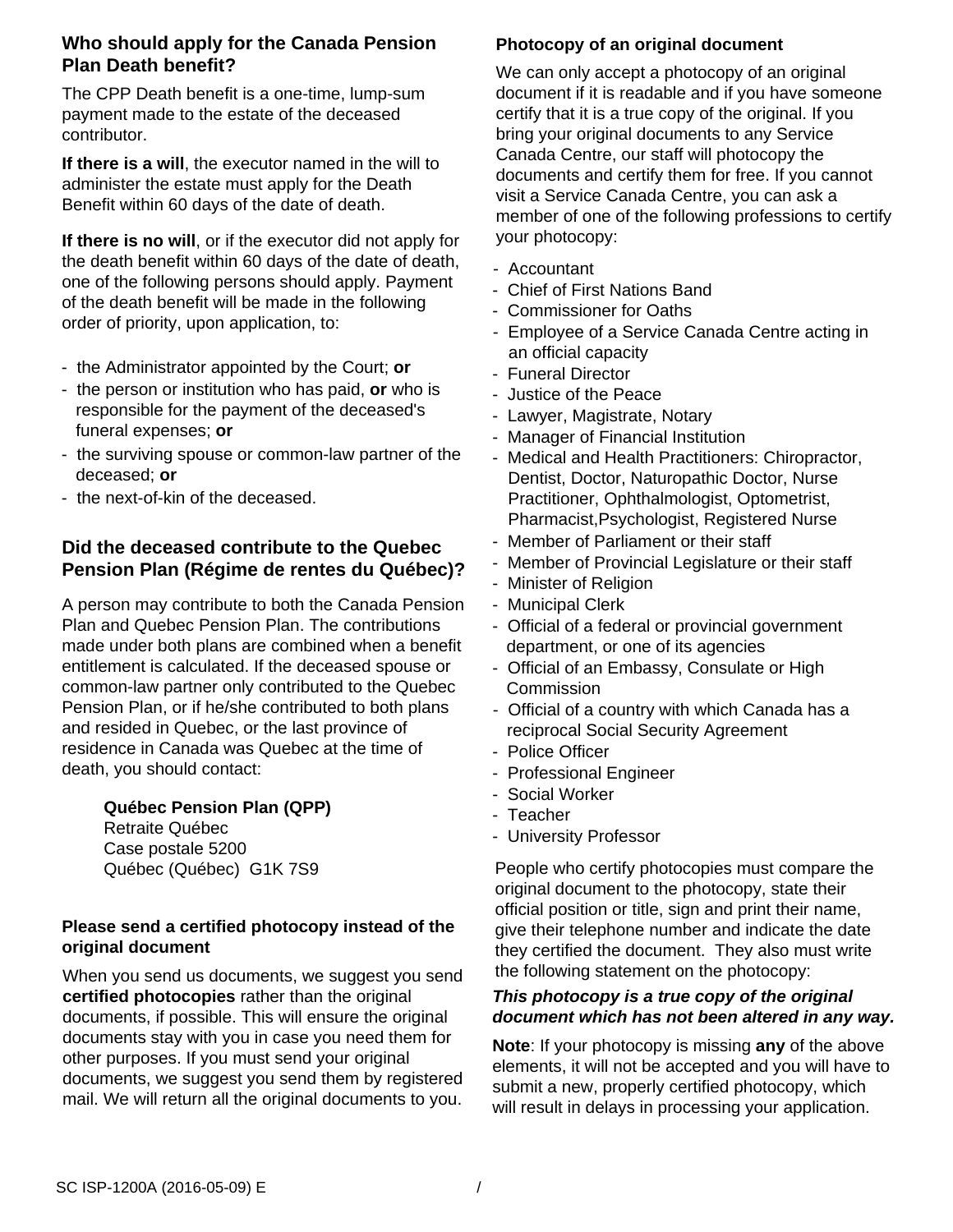#### **Photocopy of an original document (continues)**

If an original document has information on both sides, both sides must be photocopied and certified.

You cannot certify photocopies of your own documents and you cannot ask a relative to do it for you.

Please write the Client Identification Number or Social Insurance Number on any document or photocopy that you send us.

# **Filling out your application**

The following information explains how to complete the application form. Where needed, explanations have been provided. These explanations match the box numbers on the application form.

If you have any questions, please call us at the telephone numbers listed in the section called **"How to contact us"**.

# **Section A: Information about the deceased**

### **Box 1A Social Insurance Number**

Enter the deceased contributor's Social Insurance Number in this box.

The Death Benefit is based on how much, and for how long, the deceased contributed to the Canada Pension Plan. The deceased's earnings and contributions to the plan are kept in a "Record of Earnings" file under his/her Social Insurance Number. To make sure that we use the deceased's record of earnings, you must indicate the deceased's Social Insurance Number in question 1A.

If the deceased had more than one Social Insurance Number, please attach a note to your application, listing all numbers assigned to the deceased.

# **Box 1B Date of birth**

You do not need to provide proof of birth for the deceased if you provided their Social Insurance Number in the application. However, the Canada Pension Plan has the right to request proof of birth at any time, when deemed necessary.

If you did not provide the Social Insurance Number of the deceased, then you must submit a certified true copy of the deceased's original birth certificate.

If you do not have one of these documents and the deceased was born in Canada, you can obtain a copy of the deceased's birth certificate by contacting the provincial or territorial birth, marriage or death registration office in the province or territory where the deceased was born.

For people born in Canada, acceptable birth certificates are ones issued by a Provincial birth, marriage or death registration office. You can find the telephone numbers in the provincial or territorial government listings of the telephone book (usually listed as a Provincial Vital Statistics office). If you cannot get one of these documents, please call us. One of our service delivery agents will let you know what other kind of documents you can use to confirm the deceased's date of birth.

# **Box 2B Date of death**

You must submit proof of the deceased contributor's date of death with your application. To be accepted as proof, the document must give the name, date and place of death. The document must also be on official letterhead or contain a seal, and provide the name and/or signature of the person or authority issuing the document. The following documents may be accepted as proof of date of death.

- Burial or Death Certificate
- Certification of Death from another country, if an agreement on social security exists with that country
- Life or Group Insurance Claim along with a statement signed by a medical doctor
- Medical Certification of Death
- Memorandum of Notification of Death issued by the Chief of National Defence Staff
- Notarial copy of Letters of Probate
- Official Death Certificate
- Official Notification from the Public Trustee for a **Province**
- Registration of Death
- Statement of a medical doctor, coroner or funeral director
- Statement of Verification of Death from the Department of Veterans Affairs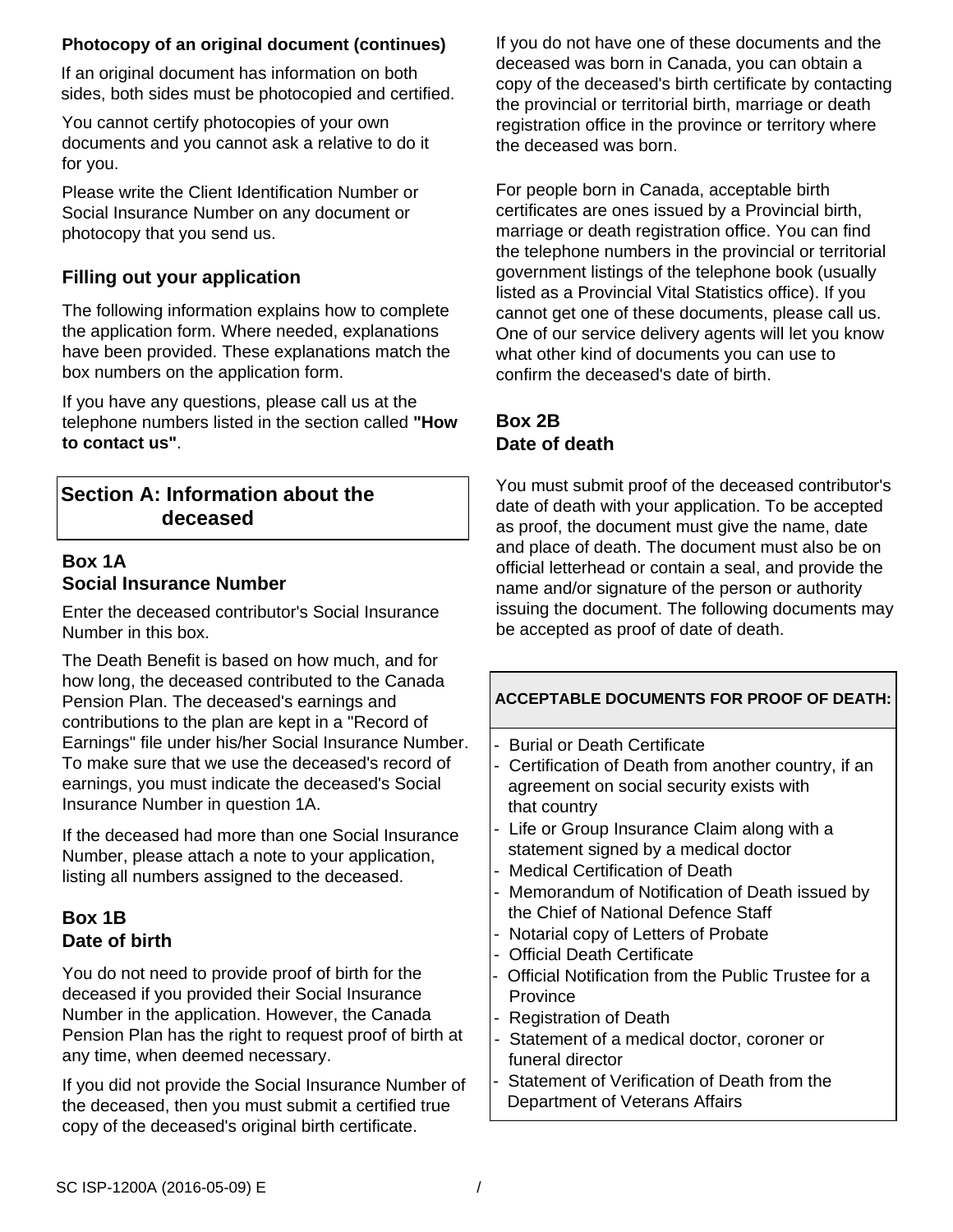# **Box 3 Marital status at the time of death**

Under the Canada Pension Plan, a Survivor's pension can be paid to the person who, **at the time of death**, was the legal spouse or common-law partner of the deceased contributor. Benefits can also be paid to the surviving children of the contributor.

If you feel this applies to you, please contact us to obtain an application for "**Canada Pension Plan Survivors pension**".

#### **Box 7 Did the deceased ever live or work in another country?**

Canada has international agreements on social security with many countries. If your answer to question 7 is **yes**, you should provide us with the name of the country and the insurance number issued to the deceased by that country.

The deceased may have accumulated credits that could help qualify the estate or survivors for Canadian benefits under an international social security agreement. The deceased's Canada Pension Plan credits can also help qualify the estate or the survivors for a foreign pension. You will be advised in writing if either of the above conditions apply to the deceased.

# **Box 9 Child Rearing Provision**

This provision may help the estate qualify for the Canada Pension Plan Death benefit or increase the amount of the Death benefit. If the deceased received Family Allowances or was eligible to receive the Child Tax Benefit on behalf of any children born after December 31, 1958, obtain and complete the form titled "**Canada Pension Plan Child Rearing Provision**" and return it with your application.

# **Non-Resident Tax**

If you are a non-resident of Canada for income tax purposes, we may deduct a Non-Resident Tax from the Canada Pension Plan Death benefit. The tax rate is 25% unless the country you live in has a tax treaty with Canada that reduces the rate or exempts you from paying the tax.

# **Section D: Applicant's declaration**

To complete the application, you have to sign and date it in this section.

**Note:** If you make a false or misleading statement, you may be subject to an administrative monetary penalty and interest, if any, under the *Canada Pension Plan,* or may be charged with an offence. Any benefits you received or obtained to which there was no entitlement would have to be repaid.

# **Section E: Witness's declaration**

If you signed your application with a mark, a witness has to sign and date the application in that section and provide their name, address, relationship to you, and telephone number in case we need to contact that person.

# **Other information you should read before mailing your application**

# **Before you mail your application**

Before you send this application form to us, please make sure that you have:

- **completed, signed** and **dated** your application; **and**
- *enclosed certified photocopies or any original documents we need.*

Please refer to the **"Check List"** at the beginning of this information sheet for the documents we need.

#### **When we receive your application**

Once we receive your application and any supporting documents, we will contact you if we need more information. We will send you a letter once we have completed our review to let you know if you are eligible.

If you have not heard from us by the time you expect your Death benefit, please contact us at the telephone numbers listed in the section called **"How to contact us"** at the beginning of this information sheet.